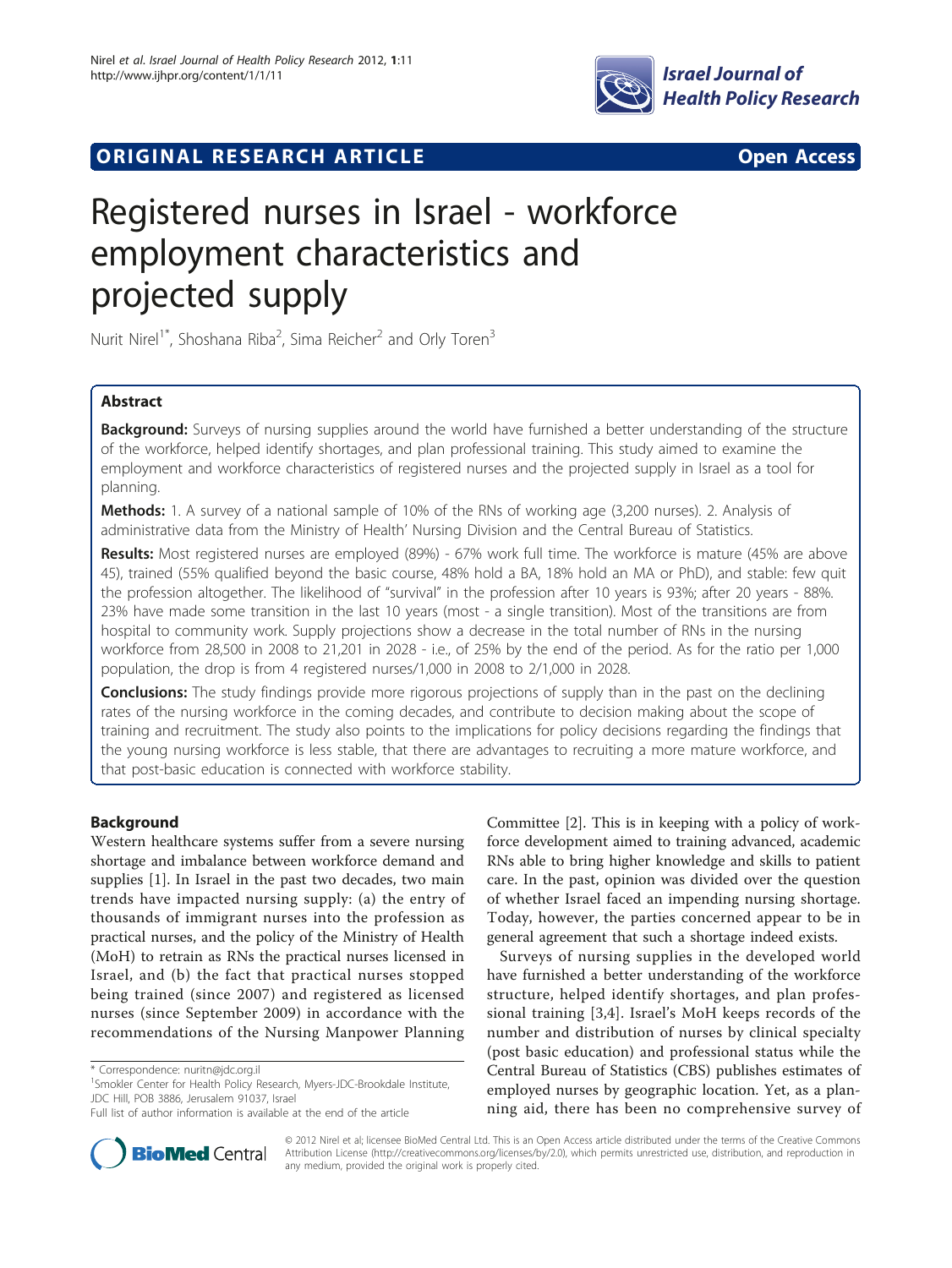nurses' employment characteristics and distribution by clinical field or economic sector, the percentage leaving work and the lifespan of full- or half-time work. This has hampered the assessment of the existing nursing workforce against future supplements, information that would facilitate decision-making and workforce planning.

Planning workforce supply entails an examination of the employed (active) and unemployed (inactive) workforce, and projected entries and exits (including retirement, death or emigration). Planning is based on projections of exit/entry balances [[5](#page-7-0),[6](#page-7-0)]. If imbalance derives from distribution, it may not suffice to examine the general nursing supply. Uneven distribution may apply to nursing specialties [\[7](#page-7-0)], institutions and services, public and private sectors, geographic localities [\[7](#page-7-0)-[12](#page-8-0)] or professional mobility. Workforce supply examinations will thus consider various balances (e.g., service or geographic differences) and internal/external mobility trends (within nursing versus leaving the profession) [[13](#page-8-0)]. The construction of entry/exit models for workforce projections requires high-quality data for reliable evaluations [\[8](#page-7-0)].

This study aimed to provide an in-depth review of the existing supply of Israel's nursing workforce: job and employment characteristics, internal and external mobility, working lifespan and the projected RN supply in view of exits and future entry sources.

## Methods

1. A random sample of licensed RNs of working age (whether employed or not) were interviewed via telephone from October 2008 to February 2009, using a closed questionnaire.

2. Analysis of the following annual administrative data:

a. New recipients of RN licenses

b. Graduates of post basic clinical courses, by specialty

- c. Nurse emigration -MoH Nursing Division data
- d. Mortality CBS data

## Study Population

The study population numbered 32,000 RNs of working age (up to 60). Practical nurses were not included, as the future workforce will consist of RNs only (see introduction) $1$ .

#### Sampling Framework, Methods and Size

A simple, random sample was drawn from the MoH file of licensed nurses: 4,500 names from which 10% of working-age RNs were to be interviewed. The sample size was calculated on a presumed 70% response rate based on previous experience (dropout, change of surname [due to marriage], of address etc. A preliminary letter was sent to entire sample explaining the purpose and importance of the study along with assurances of maintaining confidentiality, and an enclosed return envelope. Those who refused to be interviewed were asked to advise of same by return mail, email or telephone and were not approached by the researchers. We interviewed 3,200 RNs, with a response rate of 72%; 13% (570 nurses) were not located; 7% (318) refused to be interviewed; an additional 2% lived overseas and were unreachable, and 6% were not interviewed due to the survey's termination.

#### Study Tools

The questionnaire variables were demographics; completion date of basic qualification; type and date of completed advance training; current employment; organizational position/level; professional seniority. Employment histories helped gauge internal mobility: nursing entries/exits, transfers between economic sectors or hospital and community, within hospital and community work, and changes in full- or part-time work. Employment characteristics examined the extent of daily/weekly hours, of shift work and shift flexibility. Before the start of the survey, the questionnaire was checked by a pre-test to verify that it was clear and reliable.

## Statistical Analyses

The Chi<sup>2</sup> test was used to examine the interdependence of non-quantitative variables (measured on a nominal scale); the T test - for the significance of differing averages; and multivariate analysis (logistic regression) with the T test to check the variables' independent impact. The Kaplan-Meier survival analysis measured the liklihood of RNs remaining in the profession after X years. The cumulative survival likelihood calculated for given periods was used to assess the overall probability of quitting work in the profession after specific lengths of time. As RN cohorts were examined retrospectively, (according to their entry into the profession), the study employed historical prospective analysis. The model was based on the following formula:

$$
\hat{S}(t)=\prod_{i_i
$$

When:

S is the proportion of respondents surviving in the profession beyond follow-up (t)

 $n_i$  is the number of interviewees before  $t_i$ 

 $d_i$  is the number of interviewees who dropped out of the profession before  $t_i$ 

Our assumption was that with regard to employment histories, we would not be able to obtain reliable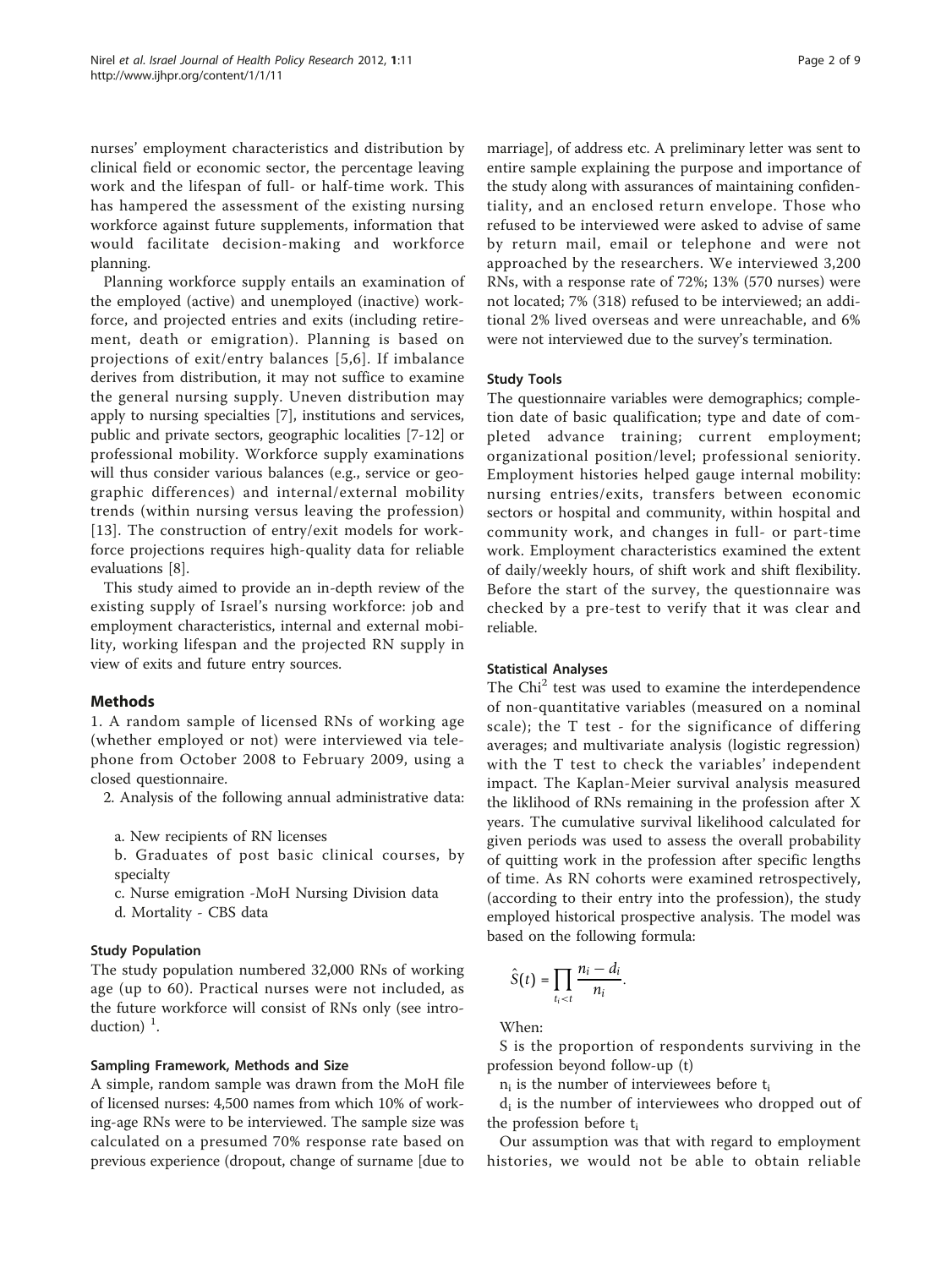informative data for periods going back more than 10 years; we therefore asked about the past 10 years only in questions examining these topics (employment histories).

To examine the factors predicting RN exits from work in the nursing profession, we used a Cox multivariate regression analysis. In this type of regression analysis, the dependent variable - the likelihood of leaving work in the profession - has two components: time (duration of work as an RN) and "occurrence" (quitting or continuing work in the profession); i.e., the likelihood of leaving work in the profession after a given number of years. The independent variables in this analysis were: age, gender, family status, place of birth, post-basic nursing training, academic education, economic sector, community vs. hospital work, place of residence.

The supply projections were drawn up with the help of Excel tables, according to the following model:

Currently employed workforce + entry into workforce (addition of new RNs; addition of practical nurses retrained as RNs; returning nurses, over 5 years) - exits from workforce (retirement and dropout; deaths over 5 years) = projected supply

#### Results

#### Potential Workforce Entries

Potential future RN sources consist of the graduates of academic nursing tracks in colleges and universities, of three-year diploma programs, of second-career courses and of practical nurses to qualify as RNs. In 2000-08, an annual average of  $1,600$  new RN licensees<sup>2</sup> entered the workforce; in 2009 - 1,218. In 2008, 56% of the new RNs were younger than 30, 37% were aged 30-44, and 7% were over 45 [\[14,15\]](#page-8-0).

Formerly, nurses training applied also to practical-nursing tracks, which were considerably downsized recently and since 2007 are no longer available. Indeed, the percentage of RNs among licensed nurses under 60 rose from 63% in 2000 to 78% in 2008 [\[14\]](#page-8-0), a trend expected to continue in the coming years.

The immigration wave from the former Soviet Union (FSU) starting in 1990 imported many nurses who joined the workforce as practical nurses. MoH policy was to "upgrade" them, allowing them to improve their qualifications in RN retraining courses. In 2000-08, an annual average of 600 practical nurses joined the RN workforce after retraining. In 2009, the number fell to 380 as the FSU influx ended. Presumably, those practical nurses able to requalify as RNs had already done so and, as said, since 2007 practical nurses are no longer being trained. The reservoir of practical nurses is thus "drying up." One may assume that in the five-year period of 2008-2013 the amount of practical nurses requalifying as RNs will be halved to an annual 300, and in the following five-year period - even further, to an annual 150: a quarter of the amount of nurses requalifying in 2000-08. Ten years later, in 2028, there are expected to be very few practical nurses requalifying as RNs.

At the same time, nurses training has expanded somewhat with a commitment from the Finance Ministry to fund more second-career and academic programs and increase the number of students in nursing college (for another 2100 students). MoH data show that the number of students in second-career courses rose by 133%, from 193 in 2008 to 450 in 2009 [[15\]](#page-8-0) and, in nursing college, by 33%, from 186 to 219 [\[14,15](#page-8-0)]. The number of college students will presumably grow in the coming years especially as an additional nursing college is planned. In other words, an increase is expected in the number of new RNs completing academic retraining from 2012 and those graduating from academic college/ university nursing tracks from 2013. Thus, in the 2009- 2013 five-year period, an average annual addition of 1,130 newly-licensed RNs is expected - totaling 5,650.

### Existing Workforce

#### Workforce Characteristics

The data show the current nursing workforce to be mature - 45% are 45 and older; 90% are women and 56% were born in Israel. About 40% work in the center of the country, 27% in Haifa and the north, 22% in the south (though only14% live there), 11% in Jerusalem and 1% in the West Bank. Community RNs fall into the 45- 61 age group (50%) more so than hospital RNs (42%); they have a higher proportion of women (92%) and Israeli born (64%) than hospital nurses (52% and 88% respectively), and a higher proportion work in Haifa and the north, the south, and the West Bank (52%) than hospital nurses (40%). The current workforce was found to be trained and skilled: 55% of RNs have advance training, 48% hold an undergraduate degree, and 18% hold an MA or PhD.

#### Employment Characteristics

Most RNs (89%) do work in nursing; of these, 74% work in hospitals and 26% in the community. Most (90%) work at a single job. The rate of full-time employees is 67% and, predictably, higher among hospital nurses (73%) than community nurses (52%). A nurse works an average of 37.9 hours per week: hospital nurses work on average 38.5 hours (more than the 36 hours required by labor agreements); community nurses work on average 36.5 (less than the 40 hours required by labor agreements). According to the findings, 41% work in the government/municipal sector; 36% - in health plans; and the remainder in the public (13%) or private sector  $(10\%).$ 

Furthermore, the current workforce is stable; few quit working in the profession. The percentage of RNs in the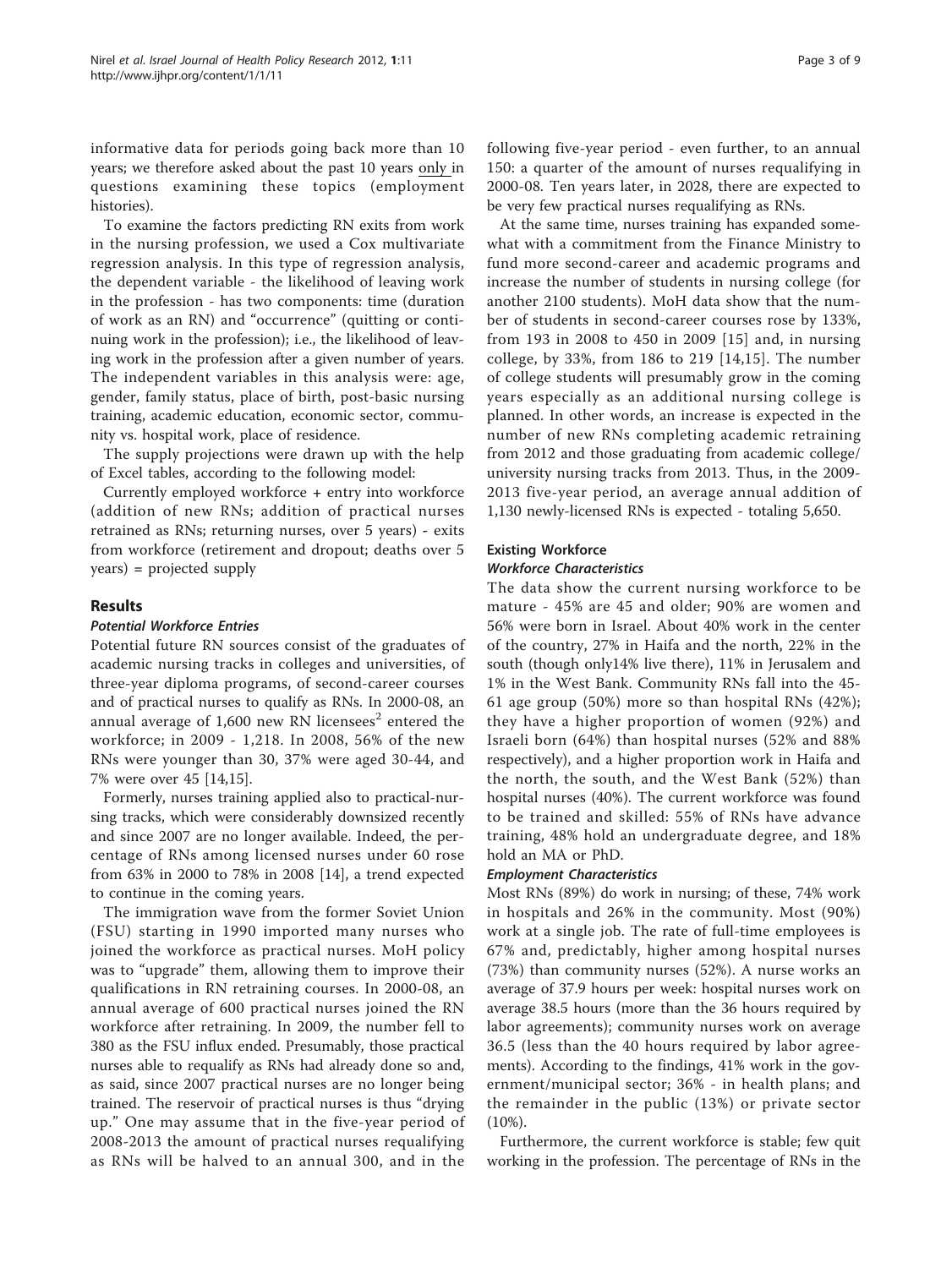sample that stopped working as nurses in the past decade is very low - less than 1% per year. In that same period, 23% of today's employed RNs made some sort of transition/s within the profession, whether between sectors, types of hospital/community units, from community to hospital or vice versa (60% made a single transition). Most of the transitions were from hospital to community work. Another aspect of nursing stability relates to temporary leaves and re-entries. When we asked employed nurses at the time of the survey: "In the past 10 years, did you stop working as a nurse for a period of more than six months?", 13% reported that they had. Of these, 82% reported one period of leave, the rest reported two or more. The average number of leaves/reentries was 1.4. Most nurses (58%) reported that their latest period of leave had lasted a year, 24% reported a period of six to 12 months, and 16% reported leave of at least two years. Based on these data, we estimated the average annual percent of nurses on temporary leave from work in the profession: the number of nurses responding affirmatively was multiplied by 10% (the "value" of each year) and by 1.4 (the average number of nursing exits and entries in the entire sample). This calculation showed an annual average of 1.86% for nurses leaving/re-entering the workforce, the percentage varying with age group (Table 1).

## The Likelihood of New RNs Remaining to Work in the Profession

An examination of the cumulative survival rate of working RNs (based on the data on all employed or formerly employed nurses) showed a 97% likelihood that RNs who had started working in the profession would continue to do so after five years. After 10 years, the survival rate was 93% and after 20 years - 88%. The survival rate varied with age group: a comparison by age group of the current workforce showed a 77% likelihood of young nurses remaining in the profession after 10 years versus 94% and 99% for older age groups. Moreover, after 10 years, the survival rate of nurses with post-basic education was 97% versus 87% for nurses with only basic training; after 20 years - the survival rates were 94% versus 78% respectively (Figures [1](#page-4-0) and [2\)](#page-4-0). In addition, the cumulative survival after 10 years of seniority in the profession was 96% in the group of RNs who

began to work before 1998, compared with 87% among nurses who began to work in the past decade (since 1998).

## Variables Predicting Exits from Work in the Nursing Profession

To examine the factors predicting RN exits from work in the nursing profession, we used a Cox multivariate regression analysis. After controlling for the different variables in the regression equation, we found that age, post-basic education, economic sector and family status independently affected the likelihood of leaving. The likelihood was significantly higher in the 24-34 age group. The survival likelihood of the 24-34 age group was five time lower than that of the of 34-44 age group, and four times lower than in the 45-62 age group. Similarly, the likelihood of leaving work as a nurse was nearly three times higher among RNs with no advance training than among higher-qualified nurses; 1.6 times higher among RNs working in the private sector versus the government/public sector or health plans; and significantly lower among married RNs with no children under 18 than among those in other family situations.

## Projected Nursing Supply

The projected RN supply was examined in view of the existing nursing workforce (the number of employed RNs up to age 60), the projected exits from work in the profession (including retirement, death or emigration) and future sources. Supply projections were made for a few points in time at five-year increments from the baseline of 2008 (the year the study was launched). The Cox regression analysis showed the age variable to impact exits from the profession. The age variable is related to rates of entry into the nursing profession as well as to mortality rates. The study findings made it possible to include this variable in the equations of projected supply since we possessed data on the distribution of employed nurses and their survival rates by age group. We also had estimates of age-group distribution in future sources of additional RNs and future exits from the nursing workforce.

Supplies were projected on the assumption that, apart from natural changes in age-group distribution, there would be a significant decrease in the numbers of retraining from practical to registered nurses, along with

Table 1 Nurses outside of the nursing workforce for a period of 1 year in the past 10 years, by age

| Age group<br>$N = 2856$                                                        | Total <sup>1</sup><br>$n =$<br>2841 | 24-29<br>$n =$<br>205 | 30-34<br>$n =$<br>435 | 35-39<br>$n =$<br>496 | 40-44<br>$n =$<br>451 | 45-49<br>$n =$<br>416 | 50-54 55-60<br>$n =$<br>371 | $n =$<br>467 |
|--------------------------------------------------------------------------------|-------------------------------------|-----------------------|-----------------------|-----------------------|-----------------------|-----------------------|-----------------------------|--------------|
| Percentage of nurses reporting leave of at least 6 months in each<br>age group | 13.3                                | 12.2                  | 159                   | 20.4                  | 18.0                  | 108                   |                             | 6.0          |
| Percentage of age group temporarily outside of the workforce                   | 1.9                                 | $\frac{17}{2}$        | フフ                    | 79                    | つち                    | 15                    |                             | 0.8          |

<sup>1</sup> This table is based on data on all the nurses working in the profession today (n = 2,856). As the age of 14 respondents was unknown, there is a discrepancy between the expected n and the number of respondents on the two questions.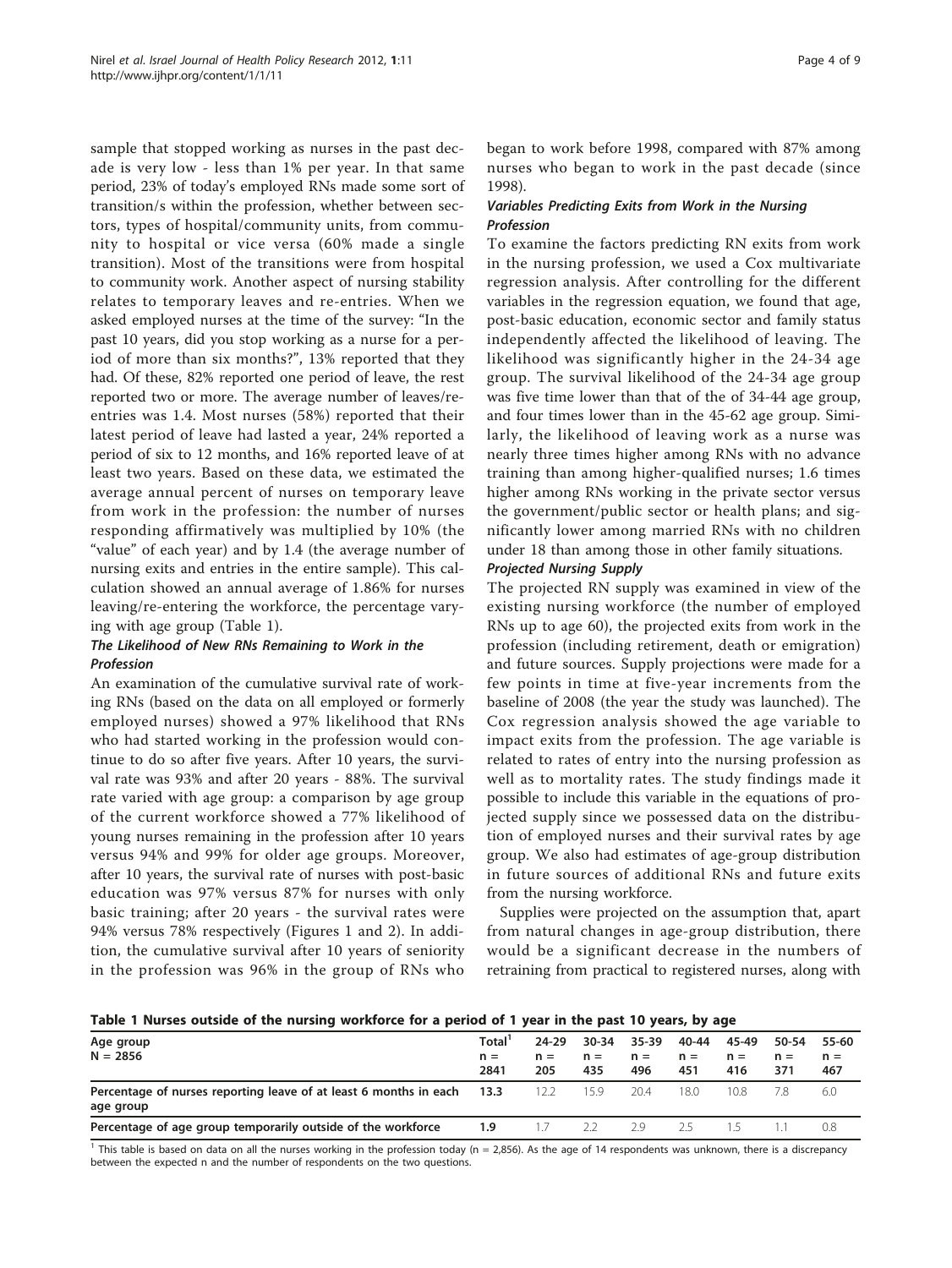

<span id="page-4-0"></span>

an increase in the extent of training of new  $\text{RNs}^3$ . This is in keeping with the above mentioned sources of professional manpower whereas the profession's entry and exit rates, which are dependent on other variables, would remain the same as in the past. The projections rested on the following data:

1. The existing workforce - study findings on the proportion of RNs working in the profession at the time of the survey, by age group

2. Projected annual nursing entries - rates of annual entries into the nursing workforce, by age group, according to data of the MoH Nursing Division



3. Projected annual nursing exits - dropout data (including retirement) based on survival analysis of study data on remaining in the profession in the given period, by age group; projected workforce returns, based on the percentage of nurses annually leaving/returning to the workforce, by age group; estimated annual RN emigration rate of 0.0076, by age group, according to data of the MoH Nursing Division on the number of certification requests for employment abroad; and mortality rates, by age group, based on women's mortality rates/1,000, according to CBS data.

Table [2](#page-5-0) shows the projected nursing supply in five years time, in 2013. It shows that the number of RNs (under 60) who work in nursing, which stood at 28,460 in 2008, will drop to 24,853 in 2013; a decline of some 12.5% over five years. Similarly, we projected the supply of RNs at five-year increments: 2018, 2023 and 2028. Table [3](#page-5-0) presents the summarized projections for the nursing workforce at these points in time. It shows a downward trend in the projected totals of RNs in the workforce from 28,460 working in the profession in 2008 to 21,201 20 years later, in 2028; a drop of 25.5% by the end of the period; in terms of the ratio of working RNs/1000 population, a drop from 3.88/1,000 in 2008 to 2.18/1,000 in 2028 (Table [4\)](#page-5-0). Note that the rate of licensed RNs under 60 per 1,000 population is 4.42 for 2008 and 4.43 in 2009 [[15](#page-8-0)].

Apart from natural changes in the age of employed RNs, the major projected drop in their numbers relates to the decrease in re-trainees from practical to registered nurses in another 10 or 20 years. Clearly if the extent of RN training expands, supply will change accordingly. Similarly, the Cox regression analysis revealed that, apart from age, other variables affect the likelihood of nursing exits. At this stage, we did not introduce these into the projection equations, either because we deemed them to be unchanging (e.g., family status) or because if they do change, we have no estimates of the degree of change. In the future, it will of course, be possible to introduce them into the projection equations according to the trends of change.

## **Discussion**

Israel's (RN) nursing workforce is relatively mature - 45% are above the age of 45 - and stable: most RNs work in the profession, with high survival rates even after 20 years. Furthermore, inter-organizational mobility is low, and mostly from hospital to community. The Western nursing workforce typically shows rather lengthy exits followed by re-entries [\[5,6](#page-7-0)[,16\]](#page-8-0). The same is true of Israel, though exits are shorter and on a smaller annual scale (about 2% of the workforce at any time). Contrary to common opinion, a high percentage of RNs work full-time, particularly hospital nurses, and their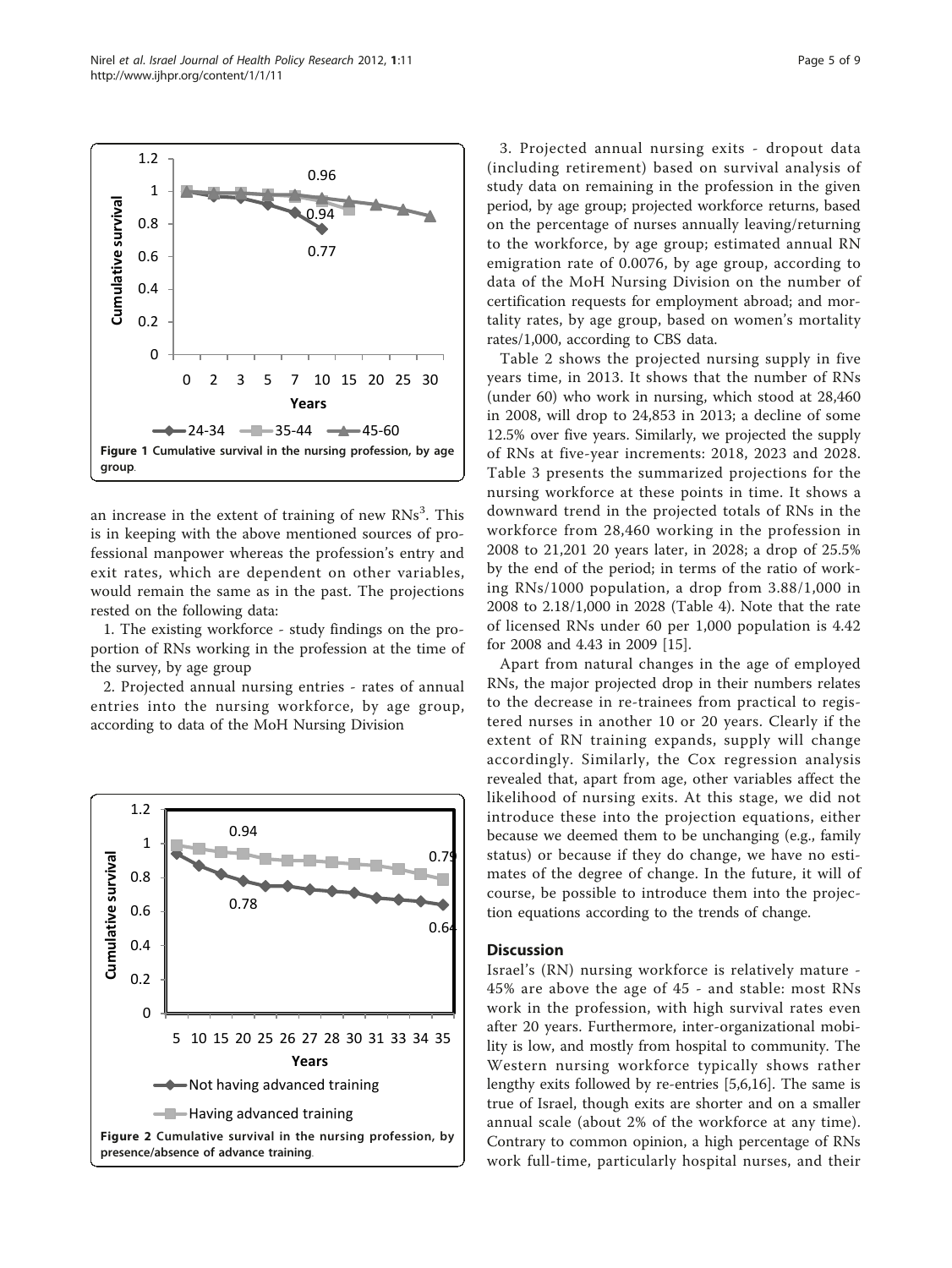| Age<br>group | <b>Distribution</b><br>2008 | After<br>5<br>Years <sup>2</sup> | <b>Addition</b><br>of New<br>$RNs^3$ | <b>Addition of Practical</b><br><b>Nurses Retrained to</b><br>$RNs^4$ | <b>Retirement and</b><br>Drop-out over 5<br>Years <sup>5</sup> | Emigration<br>over 5<br>Years <sup>6</sup> | <b>Deaths</b><br>over 5<br>Years <sup>7</sup> | Return to<br><b>Nursing</b><br>over<br>5 Years <sup>8</sup> | Projection<br>$2013^9$ |
|--------------|-----------------------------|----------------------------------|--------------------------------------|-----------------------------------------------------------------------|----------------------------------------------------------------|--------------------------------------------|-----------------------------------------------|-------------------------------------------------------------|------------------------|
| Total        | 28,460                      | 23,790                           | 5,639                                | 1,500                                                                 | 4,792                                                          | 1,080                                      | 202                                           | 97                                                          | 24,953                 |
| $24 - 29$    | 2060                        |                                  | 4018                                 | 420                                                                   | 1030                                                           | 78                                         |                                               | 18                                                          | 3345                   |
| $30 - 34$    | 4370                        | 2060                             | 461                                  | 295                                                                   | 1748                                                           | 166                                        | 9                                             | 39                                                          | 933                    |
| 35-39        | 4960                        | 4370                             | 461                                  | 295                                                                   | 744                                                            | 188                                        | 12                                            | 21                                                          | 4203                   |
| $40 - 44$    | 4530                        | 4960                             | 461                                  | 295                                                                   | 227                                                            | 172                                        | 20                                            | 6                                                           | 5303                   |
| 45-49        | 4160                        | 4530                             | 238                                  | 195                                                                   | 624                                                            | 158                                        | 31                                            | 9                                                           | 4159                   |
| 50-54        | 3710                        | 4160                             | $\sim$                               | $\sim$                                                                | 186                                                            | 141                                        | 41                                            | $\mathcal{P}$                                               | 3795                   |
| 55-60        | 4670                        | 3710                             | $\sim$                               | $\overline{\phantom{a}}$                                              | 234                                                            | 177                                        | 86                                            | 2                                                           | 3215                   |

<span id="page-5-0"></span>Table 2 Projected supply of nurses in 5 years time (2013), by age group

<sup>1</sup> Number of RNs in the sample working during the survey (89%), was multiplied by 10 in each age group to reflect the distribution in the general population of employed RNs.

<sup>2</sup> Distribution by age of RNs working after 5 years (the entire group moved over to the next age group)

<sup>3</sup> Distribution of expected new RN entries, by age group (according to MoH data on the average annual number of new RNs)

<sup>4</sup> Distribution of expected entries of RNs retrained from practical nurses, by age group (according to MoH data on the average annual number of re-trainees from practical to registered nurses)

 $5$  Dropout rate (due to retirement or quitting the profession of RN) was calculated on the basis of cumulative survival analysis, by age group. The numbers were calculated as the product of the dropout rate times the number of nurses in the age group at the start of the period, and multiplied by 5 to reflect exits from nursing work over 5 years

 $6$  An emigration rate of 0.0076 in each of the age groups multiplied by 5 to reflect emigration over 5 years

 $7$  The product of the mortality rate/1,000 (women) in that age group (CBS data) times the number of RNs in the age group, multiplied by 5 for years and divided by 1,000

<sup>8</sup> Percentage of nurses likely to return to the profession in each age group (according to the distribution of this percentage, by age group as in Table 2), multiplied by the number of nurses in each age group

 $9$  The sum of the number of nurses at the end of the period, the amount of new entries and the amount of potential returnees ( $3^{rd}$ ,  $4^{th}$  and  $8^{th}$  columns) minus the sum of the columns presenting workforce exits - dropout, emigration, death (columns 5, 6 and 7)

weekly average of hours is high. It would thus be difficult to expand the workforce on the basis of existing manpower since most RNs are already employed; the existing workforce is being utilized nearly to the maximum.

The survival rate for working in the profession among young RNs (77% after 10 years) was found to be lower than among RNs of middle or mature age (96% after 10

|          | Table 3 Projected supply of RNs at given times (absolute |  |  |  |  |
|----------|----------------------------------------------------------|--|--|--|--|
| numbers) |                                                          |  |  |  |  |

| <b>Baseline Year</b>                                | 2008  | 2013  | 2018  | 2023  |
|-----------------------------------------------------|-------|-------|-------|-------|
| Total RNs in baseline year                          | 28460 | 24953 | 24413 | 22692 |
| After 5 years (without new additions)               | 23790 | 21738 | 20953 | 19259 |
| Addition of new RNs over 5 years                    | 5640  | 6587  | 6587  | 6587  |
| Addition of practical-RN retrainees<br>over 5 years | 1500  | 750   | 375   | 190   |
| Retirement and dropout over 5 years                 | 4792  | 3915  | 4544  | 4210  |
| Emigration over 5 years                             | 1080  | 947   | 926   | 861   |
| Deaths over 5 years                                 | 202   | 172   | 175   | 166   |
| Returning to nursing workforce over 5<br>years      | 97    | 372   | 422   | 402   |
| Year marking end of period                          | 2013  | 2018  | 2023  | 2028  |
| Projected nursing supply at end of<br>period        | 24953 | 24413 | 22692 | 21201 |

years). Young RNs thereby constitute a less stable workforce. It is impossible to tell from the data whether these findings are typical of young nurses in general or apply only to the current cohort. In any case, there seems to be a similar phenomenon among young people in Israel's general workforce today: they are more

Table 4 Projected supplies of RNs per 1,000 population at given times

| Year | <b>Nursing Supply</b> | Population (in 1,000s) | Nurses/1,000 |
|------|-----------------------|------------------------|--------------|
| 2008 | 28460                 | 7343                   | 3.88         |
| 2013 | 24953                 | 81745                  | 315          |
| 2018 | 24413                 | $8770^2$               | 2.86         |
| 2023 | 22692                 | $93676^3$              | 249          |
| 2028 | 21201                 | 9984 $64$              | 218          |

Population forecasts are taken from Israel's projected population up to 2030, CBS (2009) - the medium variant.

The Central Bureau of Statistics (CBS) projects Israel's population growth every few years. The latest projections were published in 2008, based on population estimates at the end of 2005. The forecasted population growths in Table 4 are based on the projections for 2015, 2020, 2025, 2030 and interpolations for 2013, 2018, 2023, 2028, for which we have the projected number of RNs. Interpolation is geometric, according to an assumed percentage of steady growth in each 5-year increment.

<sup>1</sup> CBS projection 2015

<sup>2</sup> CBS projection 2020

<sup>3</sup> CBS projection 2025

<sup>4</sup> CBS projection 2030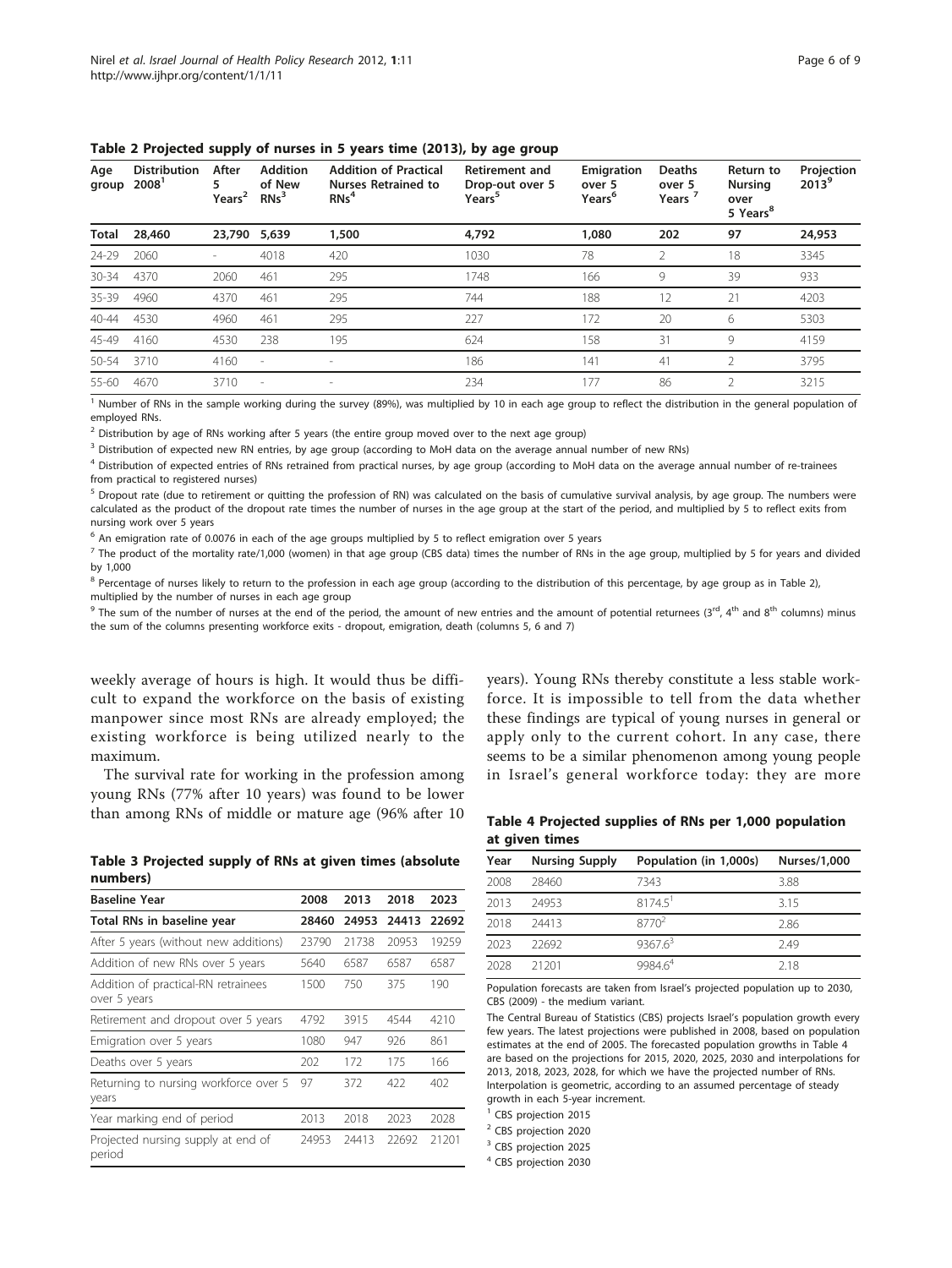mobile than were the previous cohorts (at that age). If we add the fact that the majority of the nursing workforce are women and the younger ages correspond to childbearing years, we see that the exits from the labor cycle are common, even if temporary. Since young nurses are expected to constitute half the future nursing workforce in any period, this finding has implications for the addition of new RNs.

The findings on age-linked exits from the nursing profession are consistent with those on job and professional satisfaction, which reveal that young nurses in Israel who comprise the main reservoir of future workforce are less satisfied with the profession than mature nurses [[17\]](#page-8-0). Worldwide studies investigating the differences between young and mature nurses in this regard have revealed mixed findings [\[18\]](#page-8-0). According to the literature, if nurses are to be kept and maintained in the profession, a whole set of reasons and circumstances must be taken into account: financial incentives and workload reduction without impaired wages [\[18](#page-8-0),[19\]](#page-8-0); raising work satisfaction and developing career opportunities. There is no one solution to the problem of exits from the nursing profession [\[10\]](#page-8-0). Strategies adopted by employers have been varied, e.g., investing in in-house hospital training programs, improving the work environment and fostering a hospital's reputation as a good place to work [[20\]](#page-8-0); encouraging professional autonomy and emphasizing personal fulfillment [\[21-23](#page-8-0)]. In general, apart from the above-mentioned, special efforts appear to be necessary to keep young nurses in the profession and ways should be found that are appropriate to Israel's healthcare labor market.

The finding of high cumulative survival rates among more mature RNs may affect decisions on investing efforts to recruit older candidates to the profession. More mature workforce may have a shorter working life due to late entry. On the other hand, according to the study findings, they are a particularly stable workforce who will remain in the profession (assuming that current graduates of retraining programs and the mature nurses in the study behave similarly in the labor market). The entry of relatively mature nurses into the workforce, after pursuing different occupations for several years, is viewed positively around the world today. They constitute a source of workforce to reduce the expected shortage [\[24\]](#page-8-0), as well as a resource of knowledge and experience [[18](#page-8-0)].

One variable forecasting career survival in nursing is post-basic education courses. Working RNs with higher qualifications have a higher survival rate (94% after 10 years) than those without (78% after 10 years). Further training can thus be said to contribute to workforce stability (though the claim can be made that the more "stable" personnel - i.e. those who wished to remain in

the profession - are the ones who chose advance training). Higher-qualified nurses earn more and some fill administrative or specialized positions. These findings may impact decisions on the overall extent of further training. This discussion relates to the trend of specialization in the western world as advanced nursing practice: nursing that emphasizes an advanced level of performance, which maximizes the reliance on knowledge and skill in patient care [\[25-27](#page-8-0)].

The study findings provided a basis for more rigorous projections of the RN supply at given points in time since the equations employed rested on the characteristics of the current workforce. In the future, it will be possible to fine-tune the projection model and introduce additional variables found to affect exits, based on foreseeable trends. According to our equations, a drop of 12.5% is expected in the number of practicing RNs in five years time, and of 25.5.% - in 20 years time. In terms of nurse/population ratios, a drop from 4/1,000 RNs in 2008 to about 2/1,000 in 2028. While this model presents only supply, it appears to reinforce the claim of a future shortage of RNs. However, it would be more correct to examine projected supply against projected demand (which is related, for example, to an increase in hospital beds, changes in patient composition, in community/hospitalization ratios, in technology etc.). Thus, the study data may also serve as a basis for evidencebased decisions to predict supply versus demand in future research.

## Conclusions

This study relates to a major - certainly the largest, numerically, component of the health system: the nursing workforce. It adds another important layer to our understanding of the structure of the nursing workforce. The study findings furnish highly detailed information on the supply of RNs and the characteristics of their employment and provide more rigorous projections of supply than in the past on the declining rates of the nursing workforce in the coming decades, making it possible to improve the projections of future supply and organize future training, whether basic courses or advance training, based on evidence. The study also points to implications for policy decisions regarding the findings that the young nursing workforce is less stable (warranting special efforts to preserve it), that there are advantages to recruiting a more mature workforce, and that post-basic education is connected with workforce stability.

#### Endnotes

1. The examination of the nursing distribution in the years 2000 to 2008 (the start of the study) revealed that the percentage of RNs among licensed nurses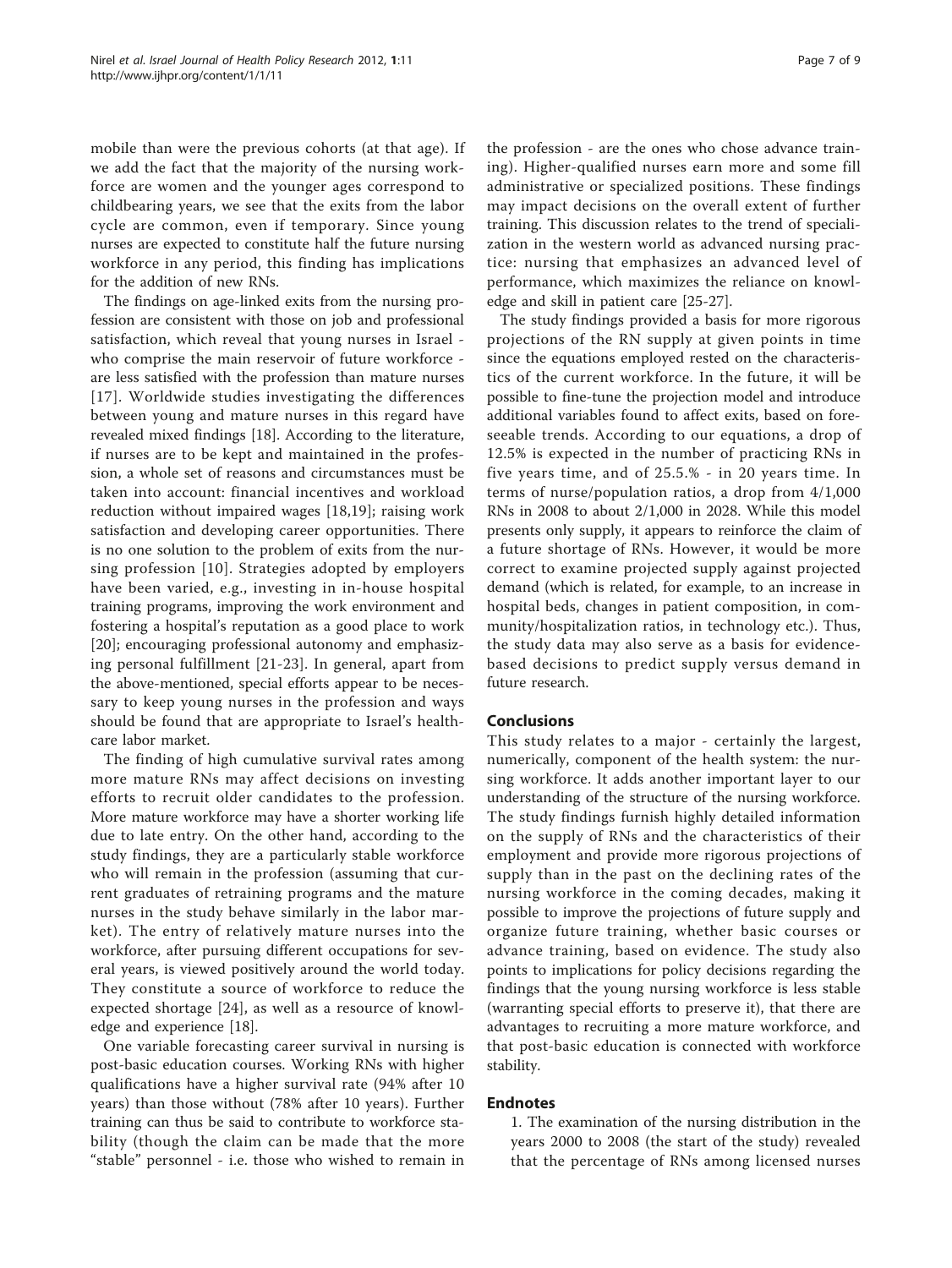<span id="page-7-0"></span>up to age 60 had already reached some 80% of all nurses in 2008, and that 61% of the practical nurses were over the age of 45. Moreover, whereas in 2000- 08, an average of some 600 practical nurses annually joined the population of RNs after being retrained as such (mostly immigrant practical nurses from the Former Soviet Union [FSU]) - in 2009, this figure dropped to 380 nurses, and in 2010, to 214 nurses [[14,15](#page-8-0)]. The large wave of immigration from the FSU had brought with it many nurses and then came to an end. Presumably, the practical nurses able to upgrade their status to RN would already have done so over the years. In addition, as said, since 2007, the training of practical nurses stopped. It thus follows from the above that the reservoir of practical nurses is "drying up." We assumed that in the five-year period of 2008-13, the amount of practical nurses retraining as RNs would decrease by half, to some 300 retrained nurses per year and that, subsequently (over the next five years), it would decrease still further, to some 150 per year - which is about a quarter of the average annual amount of nurses who retrained in 2000-08. In the next 10 years, the number of nurses retraining from practical nurses to RNs is expected to amount to isolated cases. This explains why we assumed that an analysis of the data on RNs would suffice for the projections of the general nursing supply in 10 and 20 years from now.

2. The term "new licensees" refers to both new RNs (duly qualified and currently entering the profession) and practical nurses already working in the system who trained further to qualify as RNs. To speak of practical nurses, then, does not signify additional new manpower in the system but a change in the number of RNs.

3. The assumption about a reduction in the number of practical nurses requalifying as RNs is mainly important for the projections of future supply in another 10 or 20 years since the projected supply for the next few years must take into account that, in addition to RNs, there are still practical nurses in the workforce.

#### Abbreviations

CBS: Central Bureau of Statistics; MoH: Ministry of Health; RNs: registered nurses.

#### Acknowledgements

The study was financed in part by the Israel National Institute for Health Policy, which also provided important input into the study design at the time that the grant proposal was reviewed.

#### Author details

<sup>1</sup>Smokler Center for Health Policy Research, Myers-JDC-Brookdale Institute, JDC Hill, POB 3886, Jerusalem 91037, Israel. <sup>2</sup> Nursing Division, Ministry of

Health, Ben-Tabai 2, Jerusalem 93591, Israel. <sup>3</sup>Hadassah University Medical Center, Jerusalem, 91120, Israel.

#### Authors' contributions

NN initiated the study and was the leading researcher of this study, responsible for its design, questionnaire building, overseeing fieldwork and data analysis and drafting the manuscript. OT contributed to the initiation of the study, its design and questionnaire building. ShR and SR, both contributed to research design and questionnaire building. All authors contributed to the writing of this manuscript, and read and approved the final draft.

#### Authors' information

Nurit Nirel is a senior researcher at the Smokler Center for Health Policy Research of the Myers-JDC-Brookdale Institute. She has an M.A. degree in Labor Studies from Tel Aviv University.

Shoshana Riba, RN, PhD, is the National Chief Nurse and the Director of the Israel Ministry of Health's Nursing Division. She advises the Minister of Health on all matters concerning the nursing profession and its role in the Israeli health care system and is a member of Israel's National Health Council. Dr. Riba has longstanding experience in senior management in Israel and as a consultant to nursing systems in developing countries.

Sima Reicher, RN, Ph.D., Tel Aviv University. She is the Head of Nursing Professional Guidelines Department, Nursing Division, Israel Ministry of Health. She was previously the Chief Nursing Officer of the IDF Medical Corps.

Orly Toren, RN, MSc, PhD, is a faculty member at the Hebrew University, School of Nursing. She is the assistant director of nursing for research and development at the Hadassah Medical Organization, and has served in many leading nursing managerial roles in hospitals. Her research focuses on management, nursing manpower and healthcare policy. She is one of the two editors of the first book in Hebrew on nursing management and leadership.

#### Competing interests

The authors declare that they have no competing interests.

Received: 6 January 2011 Accepted: 12 March 2012 Published: 12 March 2012

#### References

- 1. Rotem-Picker O, Toren O: [The expected shortage of registered nurses in](http://www.ncbi.nlm.nih.gov/pubmed/15603268?dopt=Abstract) [Israel.](http://www.ncbi.nlm.nih.gov/pubmed/15603268?dopt=Abstract) Harefuah 2004, 143(11):799-803, (Hebrew).
- 2. Committee Studying the Scope of Academic Training for Nursing: Report of the Committee Studying the Scope of Academic Training for Nursing Planning and Budgeting Committee, Council for Higher Education, Jerusalem; 2004, (Hebrew).
- 3. U.S. Department of Health and Human Services, Health Resources and Services Administration (HRSA): The registered nurse population: findings from the 2008 national sample survey of registered nurses. 2010 [\[http://](http://bhpr.hrsa.gov/healthworkforce/rnsurveys/rnsurveyfinal.pdf) [bhpr.hrsa.gov/healthworkforce/rnsurveys/rnsurveyfinal.pdf\]](http://bhpr.hrsa.gov/healthworkforce/rnsurveys/rnsurveyfinal.pdf), (accessed 12.7.2011).
- 4. Hasselhorn HM, Tackenberg PT, Buescher A, Simon M, Kuemmerling A, Mueller BH: Work and Health of Nurses in Europe; Results From the NEXT-Study. 2005 [[http://www.next.uni-wuppertal.de/EN/index.php?articles](http://www.next.uni-wuppertal.de/EN/index.php?articles-and-reports)[and-reports](http://www.next.uni-wuppertal.de/EN/index.php?articles-and-reports)], (accessed 7.3.2010).
- Kazanjian A, Brothers K, Wong G: [Modeling the supply of nurse labor.](http://www.ncbi.nlm.nih.gov/pubmed/3796076?dopt=Abstract) [Life-cycle activity patterns of registered nurses in one Canadian delivery](http://www.ncbi.nlm.nih.gov/pubmed/3796076?dopt=Abstract) [system.](http://www.ncbi.nlm.nih.gov/pubmed/3796076?dopt=Abstract) Med Care 1986, 24(12):1067-1083.
- 6. McClean S, Reid N, Devine C, Gribbin O, Thompson K: [Using a manpower](http://www.ncbi.nlm.nih.gov/pubmed/1753035?dopt=Abstract) [database to model nurse turnaround and return to service.](http://www.ncbi.nlm.nih.gov/pubmed/1753035?dopt=Abstract) J Adv Nurs 1991, 16:1382-6.
- 7. Robinson KS, Jagim MM, Ray CE: [Nursing workforce issues and](http://www.ncbi.nlm.nih.gov/pubmed/16344694?dopt=Abstract) [trends affecting emergency departments.](http://www.ncbi.nlm.nih.gov/pubmed/16344694?dopt=Abstract) Nurs Manage 2005, 36(9):46-53.
- 8. O'Brien-Pallas L, Birch S, Baumann A, Tomblin Murphy G: Integrating Workforce Planning, Human Resources and Service Planning. WHO Workshop on Global Health Workforce Strategy, 2000 WHO Department of Organization of Health Services Delivery, Geneva; 2001.
- Buchan J, Edwards N: [Nursing numbers in Britain: the argument for](http://www.ncbi.nlm.nih.gov/pubmed/10764372?dopt=Abstract) [workforce planning.](http://www.ncbi.nlm.nih.gov/pubmed/10764372?dopt=Abstract) BMJ 2000, 320:1067-1070.